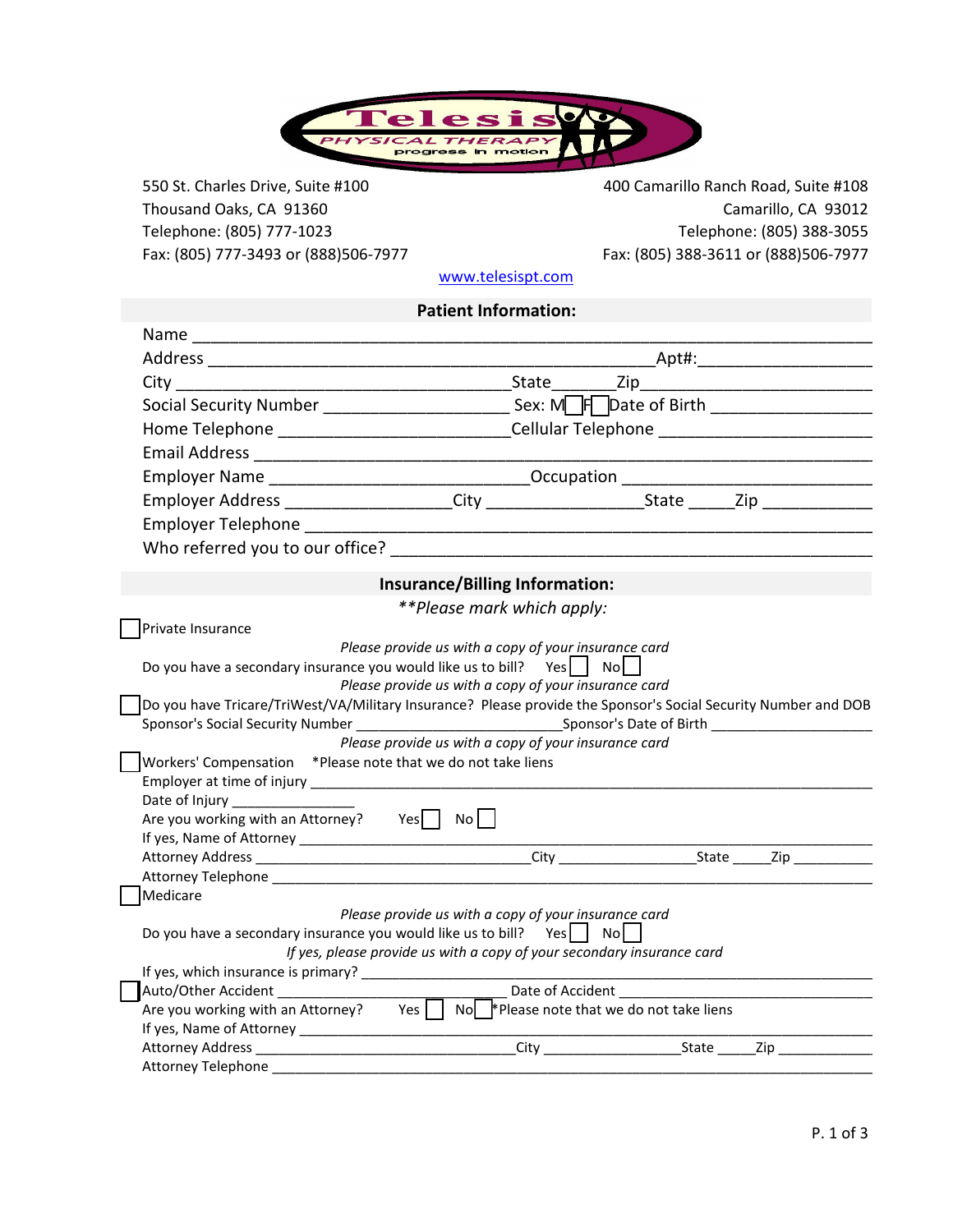# **YOUR SIGNATURE IS NECESSARY FOR US TO PROCESS ANY INSURANCE CLAIMS AND TO ENSURE PAYMENT OF SERVICES RENDERED.**

allowances or percentages based on **your** contract with them. It is your responsibility to pay Having insurance is not a substitute for payment. Many insurance companies have fixed office. assist you in receiving reimbursement but you are ultimately responsible for your bill with our the deductible, co-insurance, and any other balances not paid for by your insurance. We will

in a timely manner. your insurance company so that proper follow up and collection efforts may be completed one - it is imperative that our office is notified of any address changes for either yourself or company on your behalf. Patient statements will be sent to the address you provide on page You will be sent statements which will reflect any payments made by your insurance

your doctor every 30-days for physical therapy. Any visits not covered by your prescription **TO OUR MEDICARE PATIENTS:** Medicare requires you to have a written prescription from appointment so a progress note can be written to your doctor. 30-days. Please notify your Physical Therapist of the day and time of your monthly doctor will be your responsibility; therefore it is crucial that you have a written prescription every

Please understand that Telesis PT has no way of knowing if or how much therapy you may have had at another Physical Therapy clinic. We cannot determine when you have met your limit until Medicare receives and denies your claims. Therefore we will reduce your denied services down to our discounted cash rate as a courtesy.

- $\overline{\phantom{a}}$ *Initial* rendered. any Physical Therapy and/or Medical benefits otherwise payable to me for services **ASSIGNMENT OF BENEFITS:** I authorize payment directly to Telesis Physical Therapy, Inc. for
- \_\_\_\_\_ *Initial* release any information required by my insurance company to process my claims. **AUTHORIZATION TO RELEASE INFORMATION:** I authorize Telesis Physical Therapy, Inc. to

\_\_\_\_\_ *Initial* provided an opportunity to review them. have been notified of the Privacy Practices of Telesis Physical Therapy, Inc. and have been **HIPAA AUTHORIZATION/PRIVACY PRACTICES ACKNOWLEDGEMENT:** I acknowledge that I

- \_\_\_\_\_ *Initial* **FINANCIAL AGREEMENT:** I agree to be financially responsible for all charges. I have read this information and I understand it.
- \_\_\_\_\_ *Initial* courtesy telephone call if you are unable to make a scheduled appointment. If you fail to give a 24-hour notice or do not show up for your appointment, you will be charged a **\$50.00** fee. **CANCELLATION/NO SHOW POLICY:** In order to accommodate all our patients, we ask for a